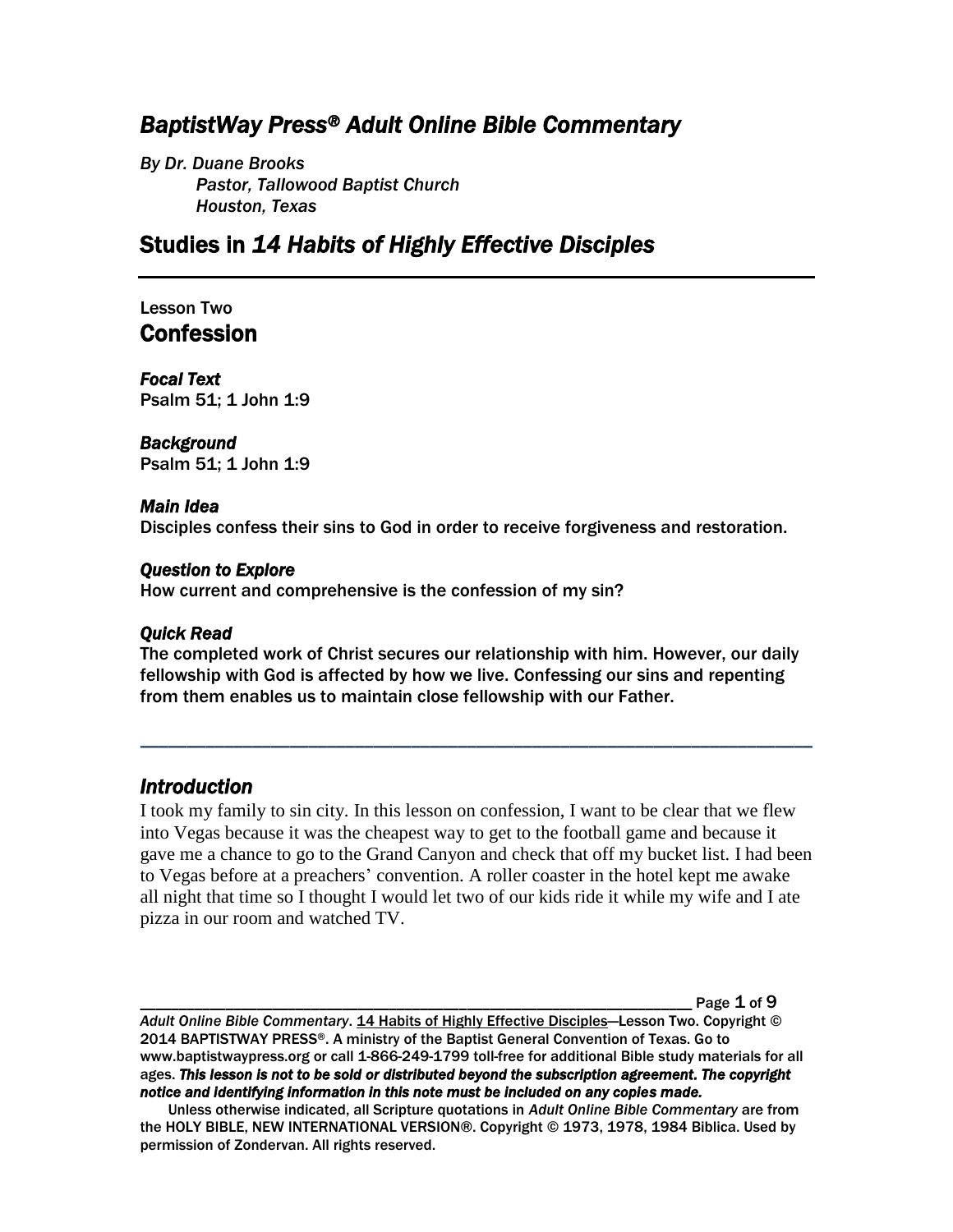Gambling holds no particular appeal to me. In the morning when I jogged I marveled momentarily at the monuments man makes out of money. I saw the impressive architecture and buildings in so-called "sin city." But I also saw an ugly underside of the city. A young woman argued with an angry young man who appeared to threaten her with violence. She sat down beside the street because it seemed safe. Scary stuff!

Truthfully, sin does not reside in a particular destination, but in our hearts. My city, your city, and every city is "sin city." Our real issue is that we have turned the gospel into, as Dallas Willard said, "sin management."<sup>1</sup> He meant that we reduce the gospel to simply trying to manage our sin a little better. Unfortunately, it doesn't work. Under our own management, we still manage to sin. How do we move beyond sin management?

Let's look together at a beautiful penitential psalm from the Old Testament and a wonderful promise in the New Testament.

# *Commentary*

## *A Prayer for Forgiveness*

Have you noticed that we are sometimes most vulnerable after we are most victorious? The writer of 2 Samuel tells us that David had subdued his enemies - the Arameans and the Ammonites. Kings typically went off to war in the spring, but David sent his General Joab instead of going himself (2 Samuel 11:1). One pastor observed, "David was out of position."

Temptation often strikes when we are not where we are supposed to be. Grady Nutt, the Baptist comedian who died before his time, told of a man who explained that he had broken his leg in three places. He asked his doctor what he should do. "Stay out of those places," answered his physician.

Despite our best efforts to do all the right things, temptation will find us. On the roof of his own palace the king saw a woman bathing. Instead of turning away, he sent for her and discovered she was the wife of one of his soldiers, Uriah the Hittite. David committed adultery with Bathsheba. Soon he discovered she was expecting a child (2 Sam. 11:2-5). Then in a tangled web of intrigue, David tried to get Uriah to come home and cover up his mistake.

Uriah showed more integrity than David by refusing to return to his wife while his fellow soldiers were in the conflict. Finally, David abused his power by sending Uriah with sealed orders, back to the battle. There General Joab fulfilled David's command and exposed Uriah to danger that resulted in his death. David, the man after God's own heart, found himself guilty of both adultery and murder (2 Sam. 11:6-17).

After a season, David married Bathsheba and she bore a child to him (2 Sam. 11:26-27). David tried hard to salve his conscience during the months that followed his deed. Maybe

\_\_\_\_\_\_\_\_\_\_\_\_\_\_\_\_\_\_\_\_\_\_\_\_\_\_\_\_\_\_\_\_\_\_\_\_\_\_\_\_\_\_\_\_\_\_\_\_\_\_\_\_\_\_\_\_\_\_\_\_\_\_\_\_\_\_\_\_\_\_\_ Page 2 of 9

Adult Online Bible Commentary. 14 Habits of Highly Effective Disciples-Lesson Two. Copyright © 2014 BAPTISTWAY PRESS®. A ministry of the Baptist General Convention of Texas. Go to www.baptistwaypress.org or call 1-866-249-1799 toll-free for additional Bible study materials for all ages. *This lesson is not to be sold or distributed beyond the subscription agreement. The copyright notice and identifying information in this note must be included on any copies made.*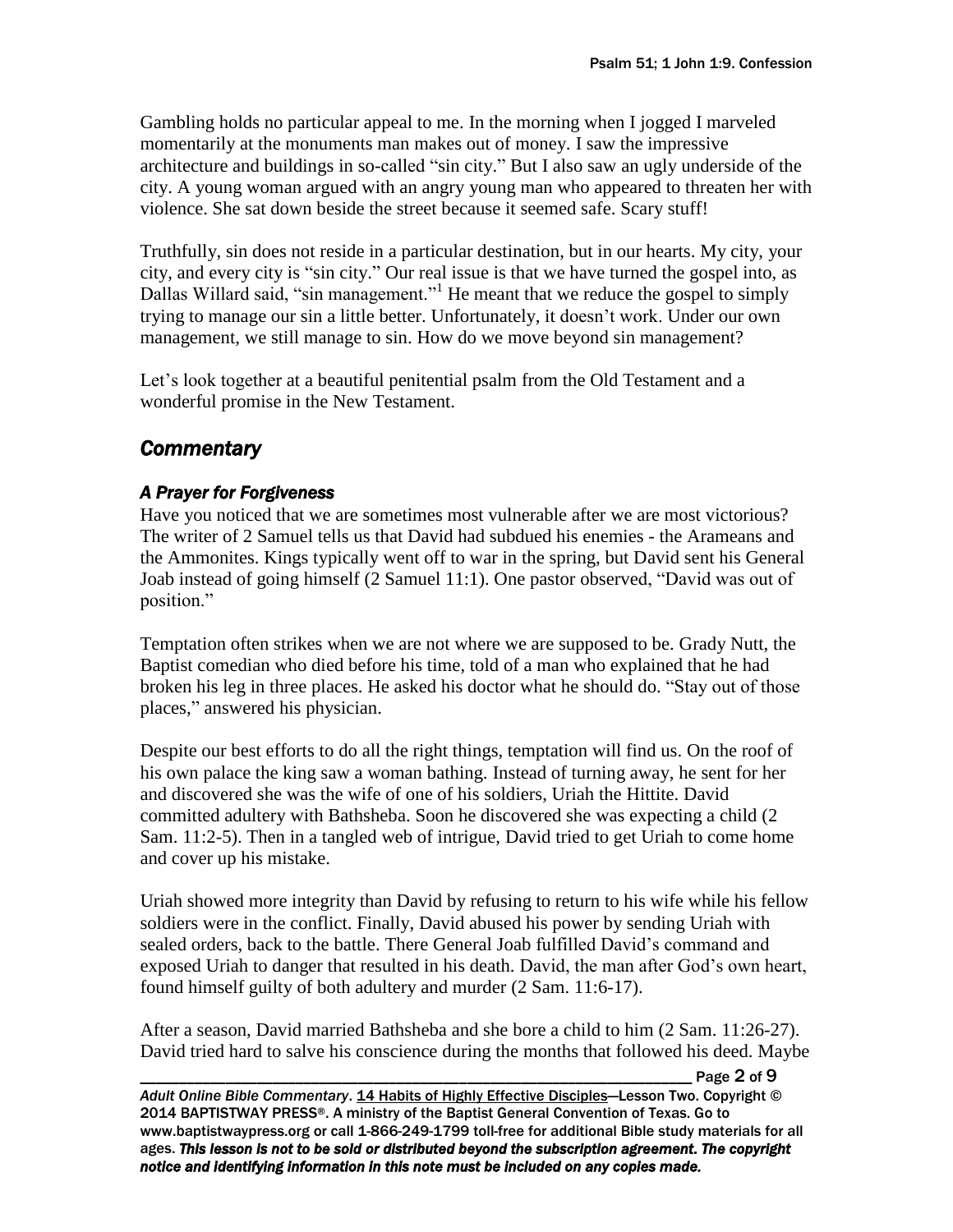if he pretended innocence the people in leadership around him would all pretend not to know. Still, David himself knew what he had done.

Like Lady MacBeth in Shakespeare's play *Hamlet*, David could not cleanse his conscience of the relentless guilt. And as Nathan revealed, God knew David's deeds. The prophet whose name means "gift," gave King David the gift of accountability by telling David a story. A wealthy man had stolen the pet lamb of a poor man instead of killing one from his own flocks. Incensed, King David pronounced judgment. The man who did this will die. Nathan indicted David with the powerful pronouncement, "You are the man" (2 Sam. 12:7).

In Psalm 51 we hear David's open and honest confession. With this penitential song, he is praying and saying, "I am the man."

Forgiveness is rooted in the very nature of God. David knew his sin, but even more he came to know God. God's mercy, love, and compassion gave David confidence to bring his sin into the presence of the God who forgives when we confess. John explains this principle with a promise. When we confess our sins to God he is faithful and just to forgive us and cleanse us completely (1 John 1:9). The full revelation of God's character is found in Jesus, and his atoning death becomes the basis upon which any of us and all of us can be forgiven.

This is such good news for us. The more we try to manage our sin, the more we manage to sin. What if we came under new management? Wouldn't things change? We must move beyond the management of sin. Our gospel is more than that. The more we know God's love and mercy, the more we find greater freedom to confess and find release from our sins. Because God is the way he is, he can change the way we are. So we confess because we confide in God – we trust him to transform us.

## *Our Confession: We Do Not Conceal Our Sin but Confess it to God*

As "sin-managers" we may try to conceal our sin. Like Adam and Eve trying to hide from God in the garden, we too may try to conceal our sin (Genesis 3:8). David moved beyond that and so must we.

Remember, David initially tried to conceal his sin, and this caused his soul to ache (Psalm 32:3). I'll never forget teaching this story of David's sin to a group of students at Houston Baptist University a few years ago. One young man had been lethargic and apathetic, apparently waiting for class to end until I told this story. Before long, he sat up and started shaking his head "No!" as I told of David's adultery with Bathsheba. His jaw visibly dropped when I told about David's murder of Uriah.

Our best efforts to cover our sin only make a bigger mess. In another penitential psalm, David wrote in Psalm 32:3-5,

Page 3 of 9 Adult Online Bible Commentary. 14 Habits of Highly Effective Disciples-Lesson Two. Copyright © 2014 BAPTISTWAY PRESS®. A ministry of the Baptist General Convention of Texas. Go to www.baptistwaypress.org or call 1-866-249-1799 toll-free for additional Bible study materials for all ages. *This lesson is not to be sold or distributed beyond the subscription agreement. The copyright notice and identifying information in this note must be included on any copies made.*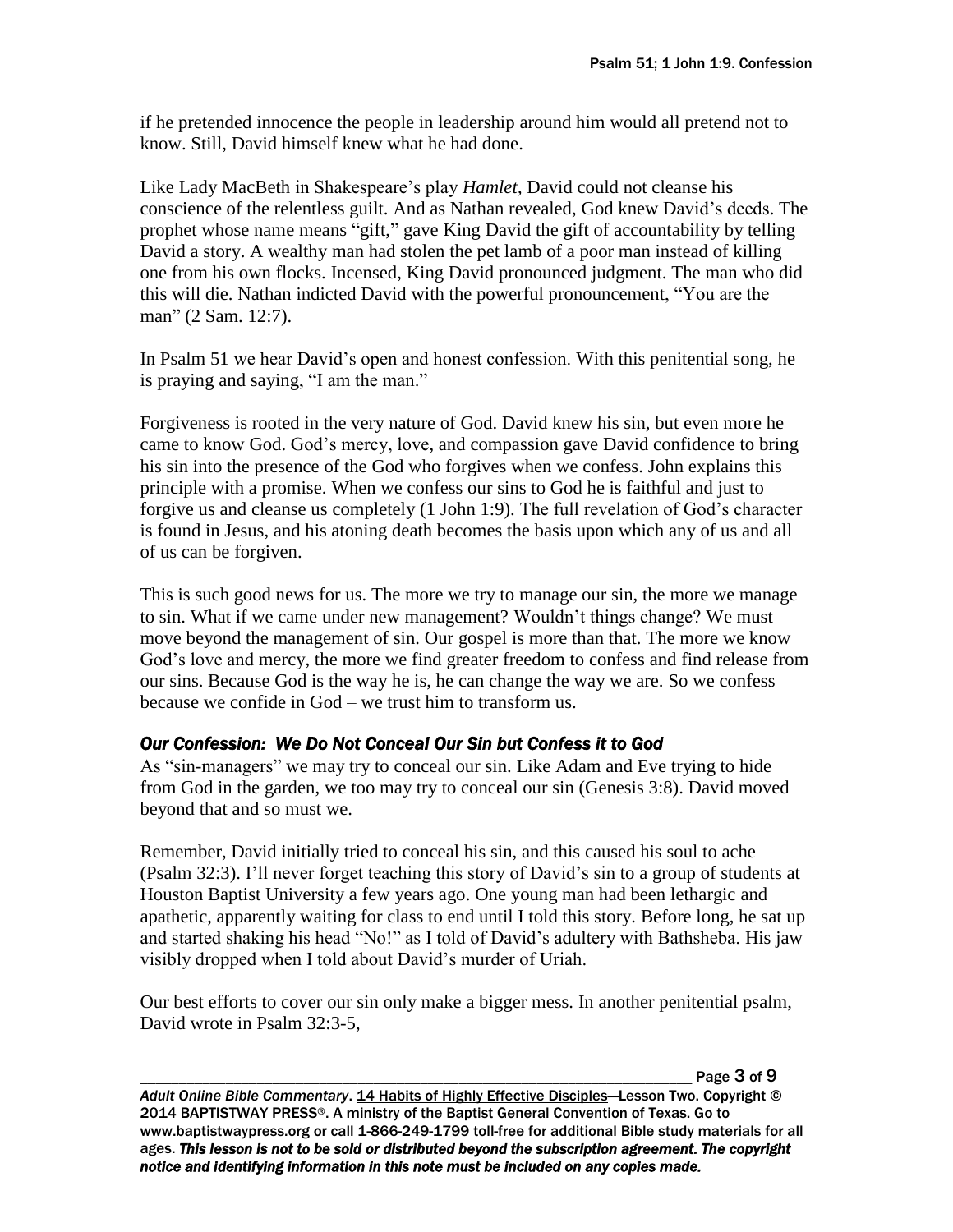When I kept silent my bones wasted away through my groaning all day long. For day and night your hand was heavy upon me; my strength was sapped as in the heat of summer. Then I acknowledged my sin to you and did not cover up my iniquity. I said I will confess my transgressions to the LORD and you forgave the guilt of my sin.

It is so dangerous to dwell in the dark. I heard that approximately 700 people live in the water tunnels under Las Vegas in a community of graffiti artists. One of them explained that it is cheaper and cooler there and they have less problems from the police for their illegal activities. It may sound safe but it isn't. Many have died in flash floods that have swept through the tunnels over the years. Likewise, trying to conceal our sin does us absolutely no good.

## *When We Understand God's Character We Confess*

Psalm 51:1-6 reminds us that God is merciful, with unfailing love and great compassion. David knew he had sinned and that his sin was against God. He further knew that his sin nature came with him at birth. David comes completely clean with his fault.

God so embodies truth that we cannot live a lie and stay comfortably in his presence. The truth is: we are always in his presence. Knowing who God is causes us to come to terms with our sinfulness and confess who we are. Susan Wise Bauer offers a helpful distinction: "An *apology* is an expression of regret: I am sorry. A *confession* is an admission of fault: I am sorry because I did wrong. I sinned."<sup>2</sup> David accepted personal responsibility and owned his sin.

Frederick the Great was the King of Prussia in the Hohenzollern dynasty. It is told that he once visited a prison at Potsdam. Every prisoner said, "I have been framed. Get me out of here. I am innocent." One man sat silently, intriguing the emperor. "Why are you here?" "Because I committed the crime," he answered. Frederick called for the guards to remove the man for fear that he might corrupt all the innocent men in the prison. By contrast David was not only broken over his sin, but he was broken beyond human self-repair.

Reportedly during the Great Awakening, when the Spirit of God revived much of our nation's early faith, Jonathan Edwards was presiding over a massive prayer meeting. Eight hundred men prayed with him. Into that meeting a woman sent a message asking the men to pray for her husband. The note described a man who had become unloving, prideful, and difficult.

Edwards read the message in private and then, thinking that perhaps the man described was present, made a bold request. Edwards read the note to the 800 men. Then he asked if the man who had been described would raise his hand, so that the whole assembly could pray for him. Three hundred men raised their hands. Would you have raised your hand? I would have. Confession leads to cleansing.

Page  $4$  of  $9$ 

*Adult Online Bible Commentary*. 14 Habits of Highly Effective Disciples—Lesson Two. Copyright © 2014 BAPTISTWAY PRESS®. A ministry of the Baptist General Convention of Texas. Go to www.baptistwaypress.org or call 1-866-249-1799 toll-free for additional Bible study materials for all ages. *This lesson is not to be sold or distributed beyond the subscription agreement. The copyright notice and identifying information in this note must be included on any copies made.*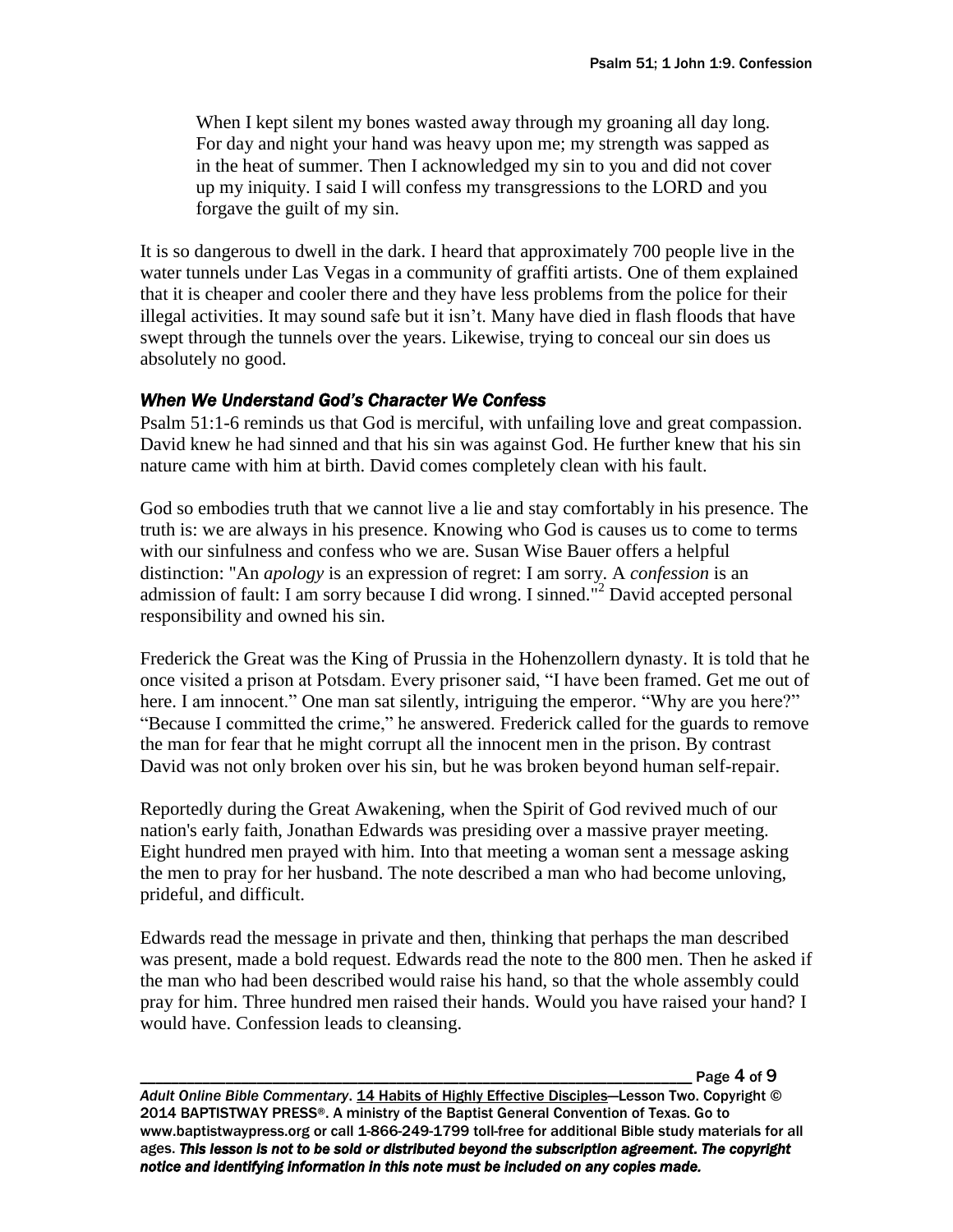John reminds us of God's character (1 John 1:9). God is *faithful* and *just*. Because God is who he is we can confess our sin to him. God's very kindness leads us to repentance (Romans 2:4). What will God do when we confess? John says, "He will cleanse us from all our sin."

Is your computer like mine? On my computer a little box of reminders of past events periodically pops up on the screen. I often click out of it. The reminders build up over time and recently I noticed that they dated back to November. I bravely pressed delete. And a message said, "Are you sure you want to dismiss all of these reminders." Yes, I am sure.

What if we could do that with our past failures? There are so many reminders of our sin and guilt in this world. What if we could just delete them? Are we even sure we would want to delete them? Yes we are sure. So instead of running from God when we sin, we must learn to run to him.

Do you want to make the act of confessing your sin as pleasant as possible? Then make a full rather than a partial confession. That's the message from a recent study conducted by researchers in the U.S. and Israel titled "I Cheated but Only a Little."<sup>3</sup> Based on a series of studies involving over 4,000 people, the researchers found that people who only partially confessed a transgression felt worse than those who do not confess at all.

Dr. Eyal Pe'er, the study's lead author, had a surprisingly biblical angle on the results. He said, "Confessing to only part of the guilt of one's transgression is attractive to a lot of people because they expect the confession to be more believable and guilt-relieving than not confessing. But our findings show the exact opposite … People seeking redemption by partially admitting their big lies feel guiltier because they do not take complete responsibility for their behaviors." The Harvard Business Review summarized the research this way: "Confession is a powerful way to relieve guilt, but it works only if you tell the whole truth."<sup>4</sup>

## *Our Confidence: God Cleanses Us from Our Sin and Restores Relationship with Us!*

David knows who God is, so he knows what God can do. He approaches God and addresses him as the loving and compassionate and merciful God. Knowing God, he is not afraid to confess. When David prays, "Hide your face from my sins" (Psalms 51:9) the thought seems to be "if I can't hide from you then please hide my sins from yourself."

What does David mean by "Create in me a pure heart" (Ps. 51:10)? Certainly he does not say "dust me off and clean me up." He says, "Start over." Using the word for creation, David suggests that the God who created the world might start over again like Jeremiah's potter with the clay (Jeremiah 18:1-6).

\_\_\_\_\_\_\_\_\_\_\_\_\_\_\_\_\_\_\_\_\_\_\_\_\_\_\_\_\_\_\_\_\_\_\_\_\_\_\_\_\_\_\_\_\_\_\_\_\_\_\_\_\_\_\_\_\_\_\_\_\_\_\_\_\_\_\_\_\_\_\_ Page 5 of 9

*Adult Online Bible Commentary*. 14 Habits of Highly Effective Disciples—Lesson Two. Copyright © 2014 BAPTISTWAY PRESS®. A ministry of the Baptist General Convention of Texas. Go to www.baptistwaypress.org or call 1-866-249-1799 toll-free for additional Bible study materials for all ages. *This lesson is not to be sold or distributed beyond the subscription agreement. The copyright notice and identifying information in this note must be included on any copies made.*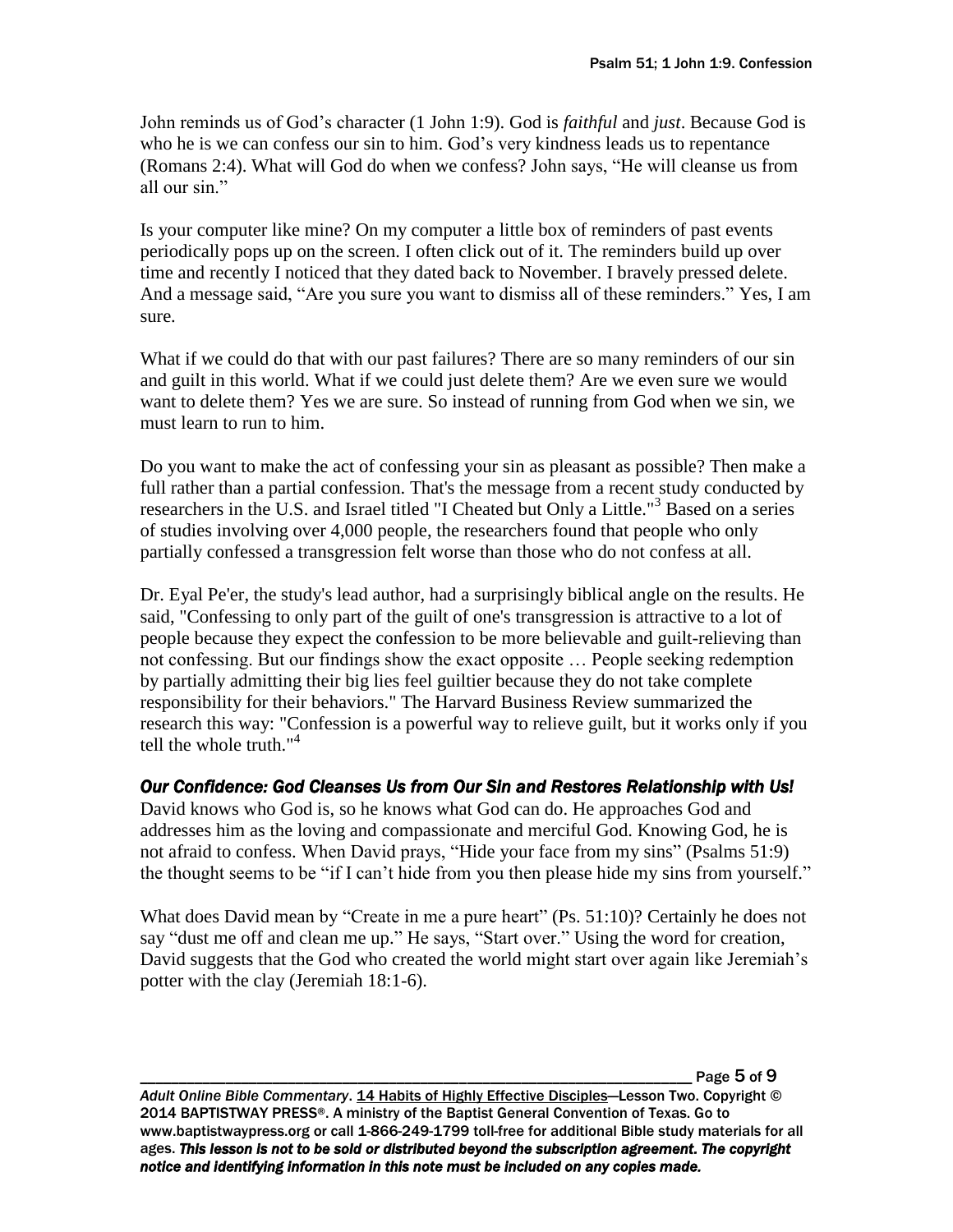Houston pastor Bill Hinson once told a memorable story about the woman whose children played hide-and-seek in their apartment complex. For his hiding place, the youngest boy found a roofing tar barrel, and hid in it.

He won the game but when he came out covered in tar, his siblings did not know what to do. So they carried him to the front door and tried to sneak him in. His mother caught them coming in, took one look and said, "Son it would be easier to make another one than to clean you up."

Could we blame God if he felt that way about us? Good news: God is both able and willing to cleanse. He can make us new! Paul wrote, "...if anyone is in Christ, he is a new creation…" (2 Corinthians 5:17). God can give us a right spirit if we will receive it.

Is David afraid of losing his relationship with God when he says, "Do not cast me away" (Ps. 51:11). From the time Samuel anointed him as future king, David had lived with a constant consciousness of God's presence. This is what salvation restores. We begin to live a "with God" kind of life. He is with us and we are with him. He is for us and we are for him.

Sometimes it is hard to leave "sin city." About an hour after we left Las Vegas on our recent trip, our plane lost an engine and we had to go back and land with one engine. Fire trucks were everywhere. What happened in Vegas was *we almost stayed in Vegas!* When the plane turned, we looked down into the Grand Canyon flying with one engine. I was nervous, but the captain kept talking about how safe we were and how he had done this before in a simulator. We landed safely.

It occurred to me that the Grand Canyon was on my bucket list, but I never wanted it to be the bucket I kicked. After a few hours, the airline found another plane and another crew. By coincidence, the original captain sat beside me on the way home. I noticed he was reading a Christian book. There was turbulence, but he was calm; so I was calm. I was having a more enjoyable "with the pilot" kind of flight and I remembered Dallas Willard's words about a "with God" kind of life.

Recently we dedicated the organ in our church with a hymn sing. Our building is fiveyears-old and it has taken that long to get the organ right. As we sang that night, our music minister, Carlos Ichter, reintroduced us to a hymn of confession. The words of Horatius Bonar's hymn *No, Not Despairingly* are so moving. Sitting in the "surroundsound" of our newly restored organ, played by Al Travis, joined by our choir, I sang these words and wept.

> No, not despairingly, come I to Thee; no, not distrustingly, bend I the knee: sin hath gone over me, yet this is still my plea: Jesus hath died.

> > Page 6 of 9

*Adult Online Bible Commentary*. 14 Habits of Highly Effective Disciples—Lesson Two. Copyright © 2014 BAPTISTWAY PRESS®. A ministry of the Baptist General Convention of Texas. Go to www.baptistwaypress.org or call 1-866-249-1799 toll-free for additional Bible study materials for all ages. *This lesson is not to be sold or distributed beyond the subscription agreement. The copyright notice and identifying information in this note must be included on any copies made.*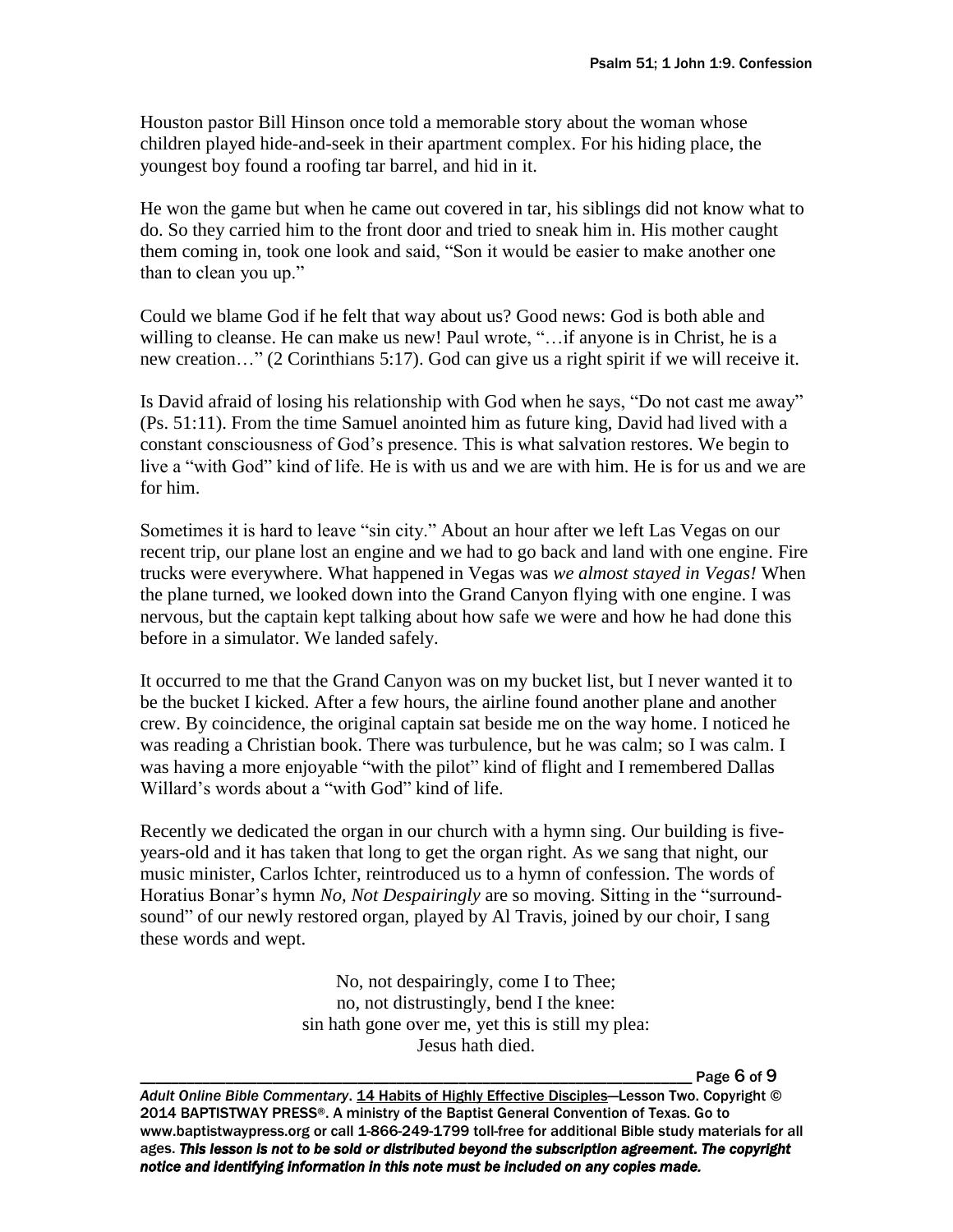Ah! Mine iniquity crimson hath been, infinite, infinite sin upon sin: sin of not loving Thee, sin of not trusting Thee, infinite sin.

Lord I confess to Thee sadly my sin; all I am tell I Thee, all I have been: purge Thou my sin away, wash Thou my soul this day: Lord make me clean.

Faithful and just art Thou, forgiving all; loving and kind art Thou when poor ones call: Lord let the cleansing blood, blood of the Lamb of God, pass o'er my soul.

Then all is peace and light this soul within Thus shall I walk with Thee, the loved Unseen Leaning on Thee my God, Guided along the road Nothing between.<sup>5</sup>

Imagine; forgiveness so complete that nothing is between our souls and the Savior! In the same way, God's forgiveness is complete and comprehensive in Christ. John says, "If anyone sin . . ." Well, we all have. Good news: we have an advocate with the Father, Jesus Christ, the righteous atoning sacrifice for our sins and not only for ours but for the whole world.

This means that the only way the whole world can be forgiven is through the atoning work of Jesus Christ. People in Vegas under the city, and people in the tallest high rises in Dallas and Houston, as well as the people in the smallest community in Texas, all have the same essential need which only God can meet.

# *Conclusion*

In *The Testament*, novelist John Grisham paints a portrait of one man's surrender to God's will. Nate O'Reilly is a disgraced corporate attorney plagued by alcoholism and drug abuse. After two marriages, four rehab programs, and a serious bout with dengue fever; Nate acknowledges his need for God.

Grisham describes the transformation,

With both hands, he clenched the back of the pew in front of him. He repeated the list, mumbling softly every weakness and flaw and affliction and evil that plagued him. He confessed them all. In one long glorious acknowledgment of failure, he

Page 7 of 9

Adult Online Bible Commentary. 14 Habits of Highly Effective Disciples-Lesson Two. Copyright © 2014 BAPTISTWAY PRESS®. A ministry of the Baptist General Convention of Texas. Go to www.baptistwaypress.org or call 1-866-249-1799 toll-free for additional Bible study materials for all ages. *This lesson is not to be sold or distributed beyond the subscription agreement. The copyright notice and identifying information in this note must be included on any copies made.*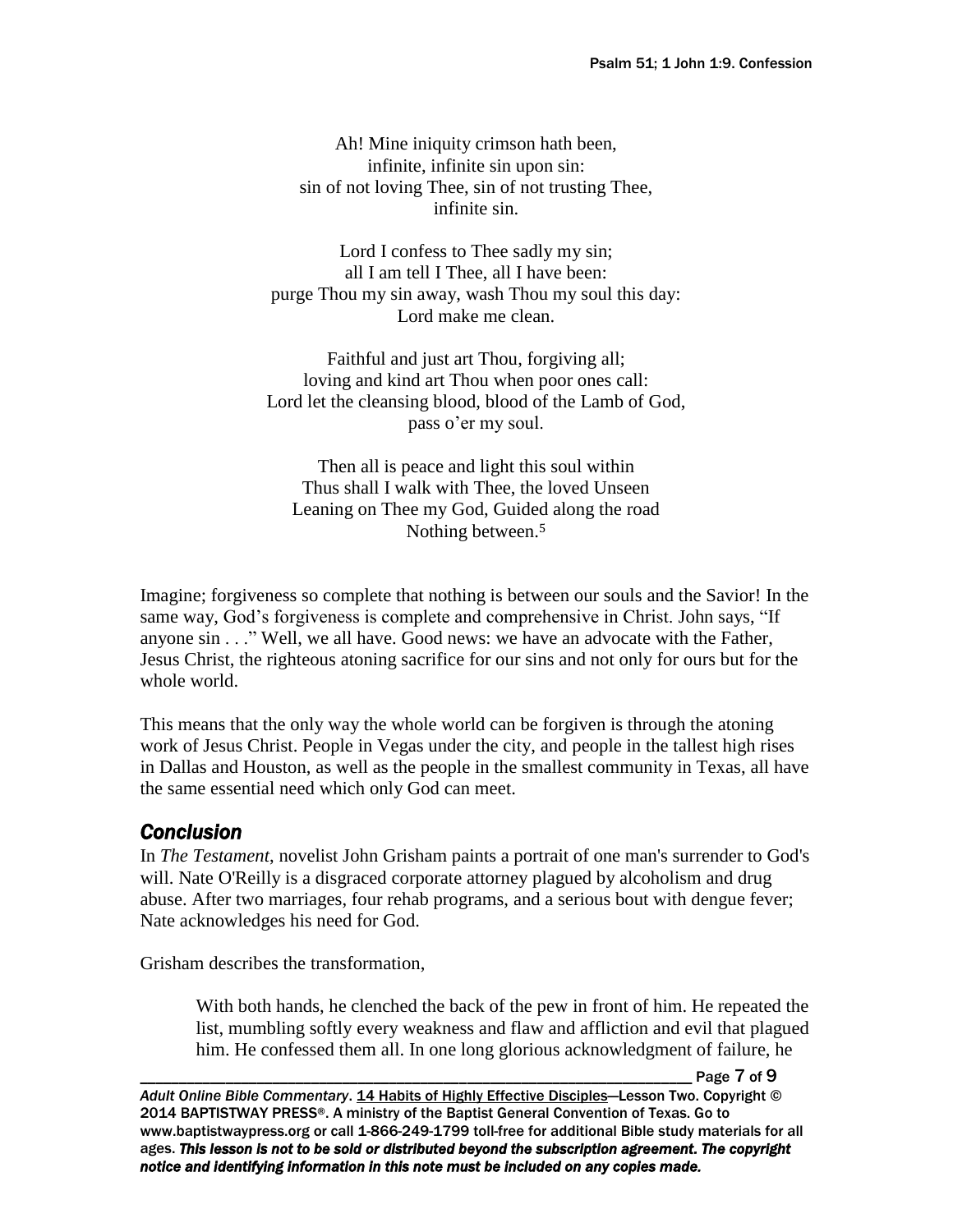laid himself bare before God. He held nothing back. He unloaded enough burdens to crush any three men, and when he finally finished Nate had tears in his eyes.

"I'm sorry," he whispered to God. "Please, help me." As quickly as the fever had left his body, he felt the baggage leave his soul. With one gentle brush of the hand, his slate had been wiped clean. Louisa Fletcher said, "How I wish there were some wonderful place called the land of beginning again where all our mistakes, and all of our heartaches and all of our poor selfish griefs could be dropped like a shabby coat at the door never to be put on again.<sup>6</sup>

The cross is that place; and God brings us back to a place beyond sin management.

\_\_\_\_\_\_\_\_\_\_\_\_\_\_\_\_\_\_\_\_\_\_\_\_\_\_\_\_\_\_\_\_\_\_\_\_\_\_\_\_\_\_\_\_\_\_\_\_\_\_\_\_\_\_\_\_\_\_\_\_\_\_\_\_\_

We are under new management.

### *Meet the Writer: Dr. Duane Brooks*

Dr. Duane Brooks has been the pastor at Tallowood Baptist Church in Houston, TX since 1998. He has been a member of the Texas Baptist Executive Board and the Human Welfare Board of the BGCT. Dr. Brooks is currently Adjunct Professor at Houston Baptist University and serves on the Board of Regents at Baylor University. He holds the Ph.D. from Baylor University.

Duane was called to preach while in middle school in Germany and ordained in Great Falls, Montana. He has served as pastor in four Texas Baptist churches - New Hope Baptist Church in Cedar Park, Williams Creek Baptist Church in Mart, and Pleasant Grove Baptist Church in Rosebud. Duane and his wife, Melanie, have two sons, Graham and Chase, and a daughter, Casey.

Page 8 of 9

*Adult Online Bible Commentary*. 14 Habits of Highly Effective Disciples—Lesson Two. Copyright © 2014 BAPTISTWAY PRESS®. A ministry of the Baptist General Convention of Texas. Go to www.baptistwaypress.org or call 1-866-249-1799 toll-free for additional Bible study materials for all ages. *This lesson is not to be sold or distributed beyond the subscription agreement. The copyright notice and identifying information in this note must be included on any copies made.*